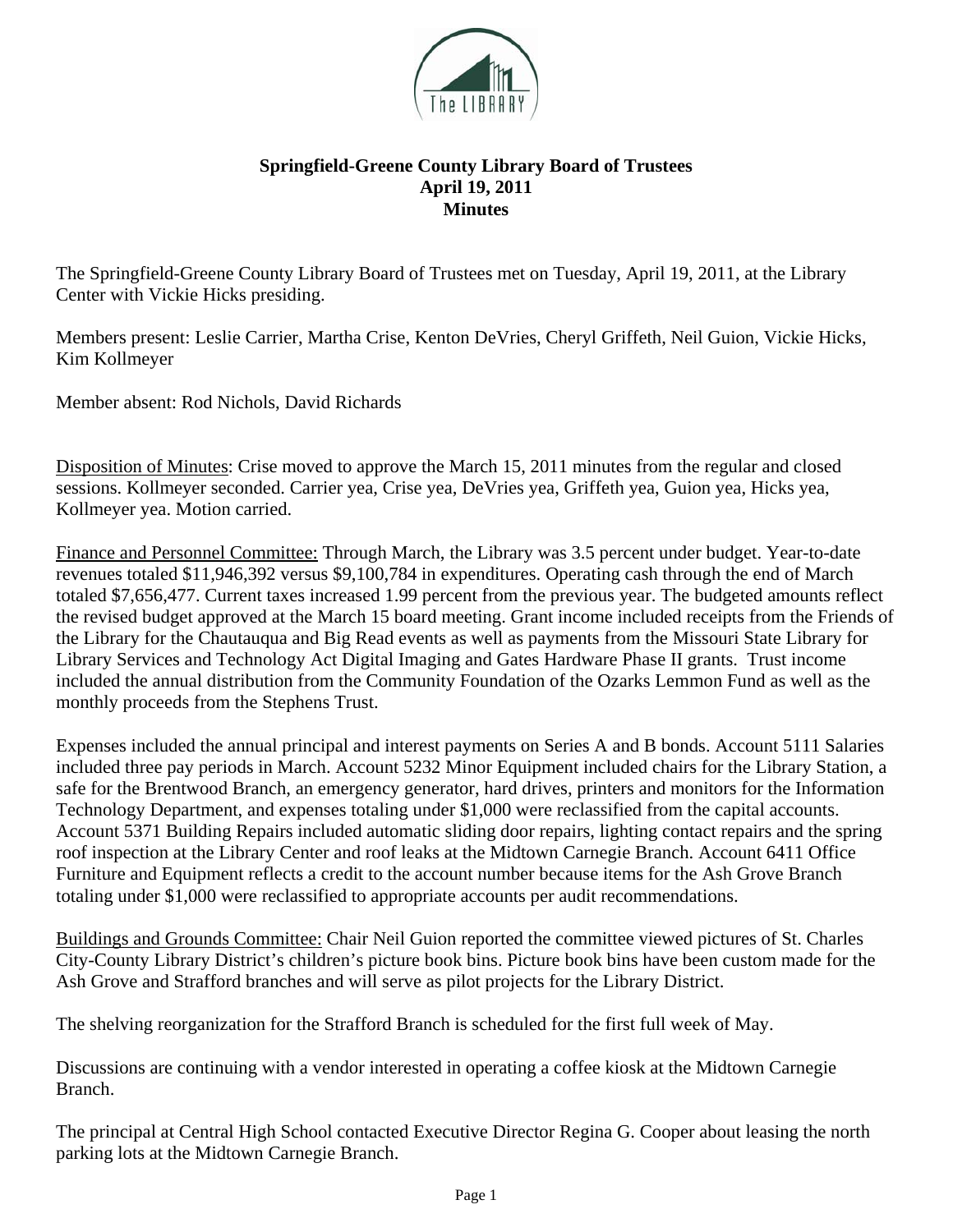Cooper unveiled a picture of the exterior design for the Mobile Library. No delivery date has been set for the new bookmobile.

Interior space at the Fair Grove Branch has been reconfigured to create a more inviting and spacious environment. As staff visited branches within the St. Charles City-County Library District in March, the group saw a 3,000-square-foot. stand-alone facility that could serve as a possible future model for the Fair Grove Branch.

Programs, Services and Technology Committee: Youth Services Coordinator Nancee Dahms-Stinson presented an overview of the Ready to Learn Project at the WIC Clinic and other early literacy programs. Early Literacy Outreach Associate Stephanie Smallwood shared examples of how the partnerships have impacted the lives of parents and children. A condensed report will be presented as part of board education at a future board meeting.

Circulation in March increased 2.21 percent with 335,559 materials circulating systemwide. Total branch traffic decreased 4.33 percent with 164,708 patron visits. Systemwide, 1,944 groups used the meeting rooms with an attendance of 10,945. There were 537,260 searches from remote use of the Library's electronic products. The Web server recorded a total of 1,797,681 page views by 57,989 visitors during March.

Report of the Director: Cooper reported the Missouri House of Representatives appropriated \$50,000 for MOREnet funding. Librarians from across the state advocated that legislators leave some amount of money in the budget to hold the line item in place so that the funding would not disappear altogether.

Associate Director Jim Schmidt will be part of the Missouri delegation of librarians attending the American Library Association's National Library Legislative Day in Washington, D.C. on May 9-10, 2011.

The Library received a short-term Library Services and Technology Act grant totaling \$16,106 to upgrade technology at the Park Central Branch.

A Library Station patron and professional speech pathologist told Cooper and Branch Manager Melissa Davis that she was pleased with all the early literacy concepts staff incorporates into storytimes. She said staff is using techniques she knew to be true about children and learning.

The Springfield Council of the International Reading Association awarded Young Adult Associate Sarah Bean-Thompson its annual literacy award for encouraging literacy throughout southwest Missouri.

Cooper asked Administrative Staff to think about and respond to the following questions. 1. What motivates you as an administrative staff member? 2. What do you need for administrative staff development and career growth? Planning and Development Librarian Gay Wilson along with the Executive and Associate Directors will organize an administrative staff retreat for the fall.

The Big Read kicked off on April 1 with an Edible Books Festival at the Park Central Branch. Patrons voted on their favorite edible book and were then served cake by Library staff and volunteers. The Cast Iron Cook-off followed with teams of chefs from the Victory Mission Trade School competing. Patrons were allowed to sample food after the judging. Trustee David Richards, Executive Director Regina G. Cooper and Community Relations Director Kathleen O'Dell served as part of the team of judges. More than 785 people attended the evening events.